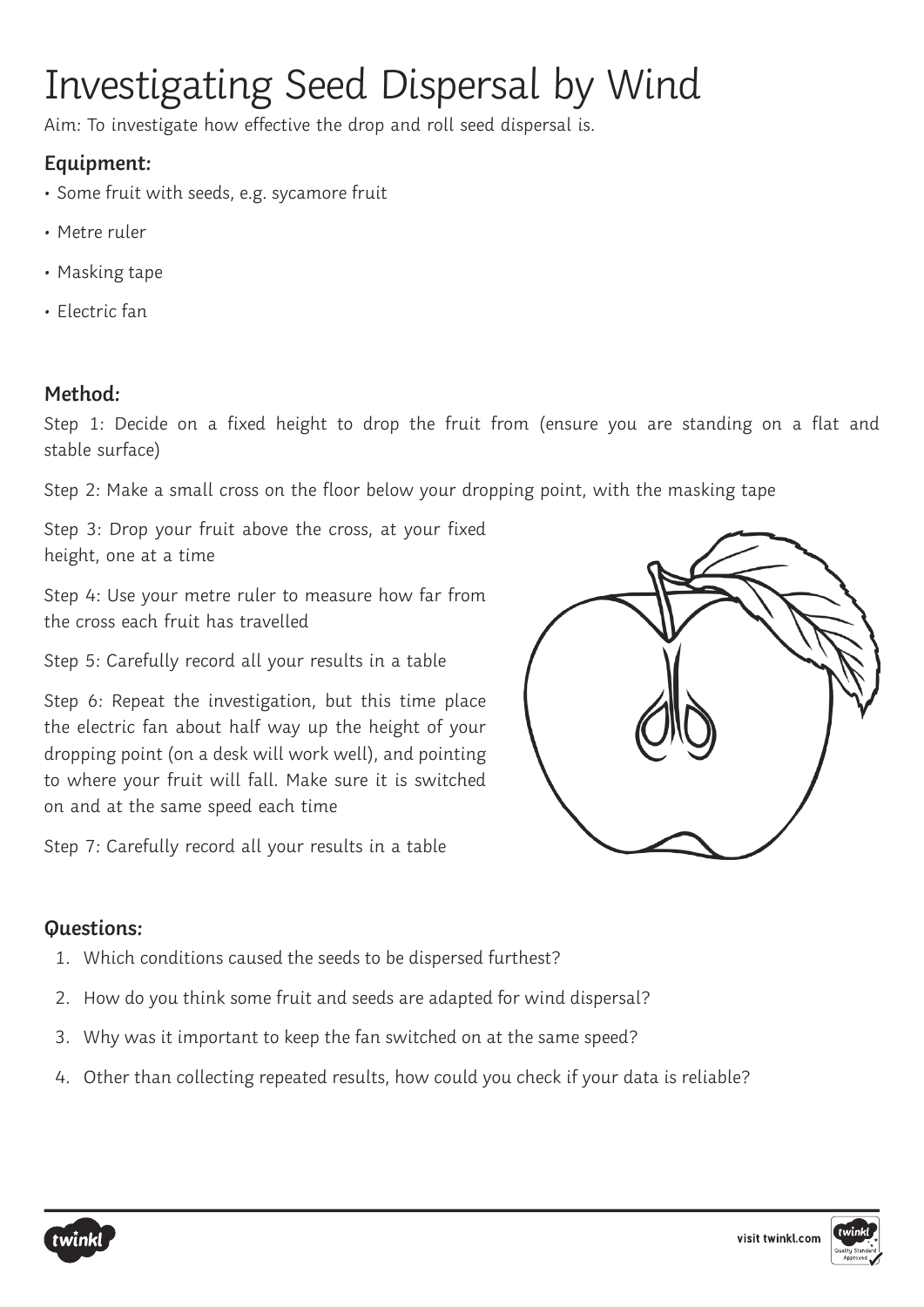#### **Answers:**

- 1. Which conditions caused the seeds to be dispersed furthest? **It is expected that the seeds will have dispersed further in the windy conditions.**
- 2. How do you think some fruit and seeds are adapted for wind dispersal? **Some fruits and seeds are lightweight; they have a wing-like structure to help them to be carried in the wind; and a large surface area.**
- 3. Why was it important to keep the fan switched on at the same speed? **To ensure the investigation is valid (a fair test).**
- 4. Other than collecting repeated results, how could you check if your data is reliable? **Compare results with another pair / group. Use secondary sources such as the internet or books. Ask another scientist to carry out your investigation and compare the results.**